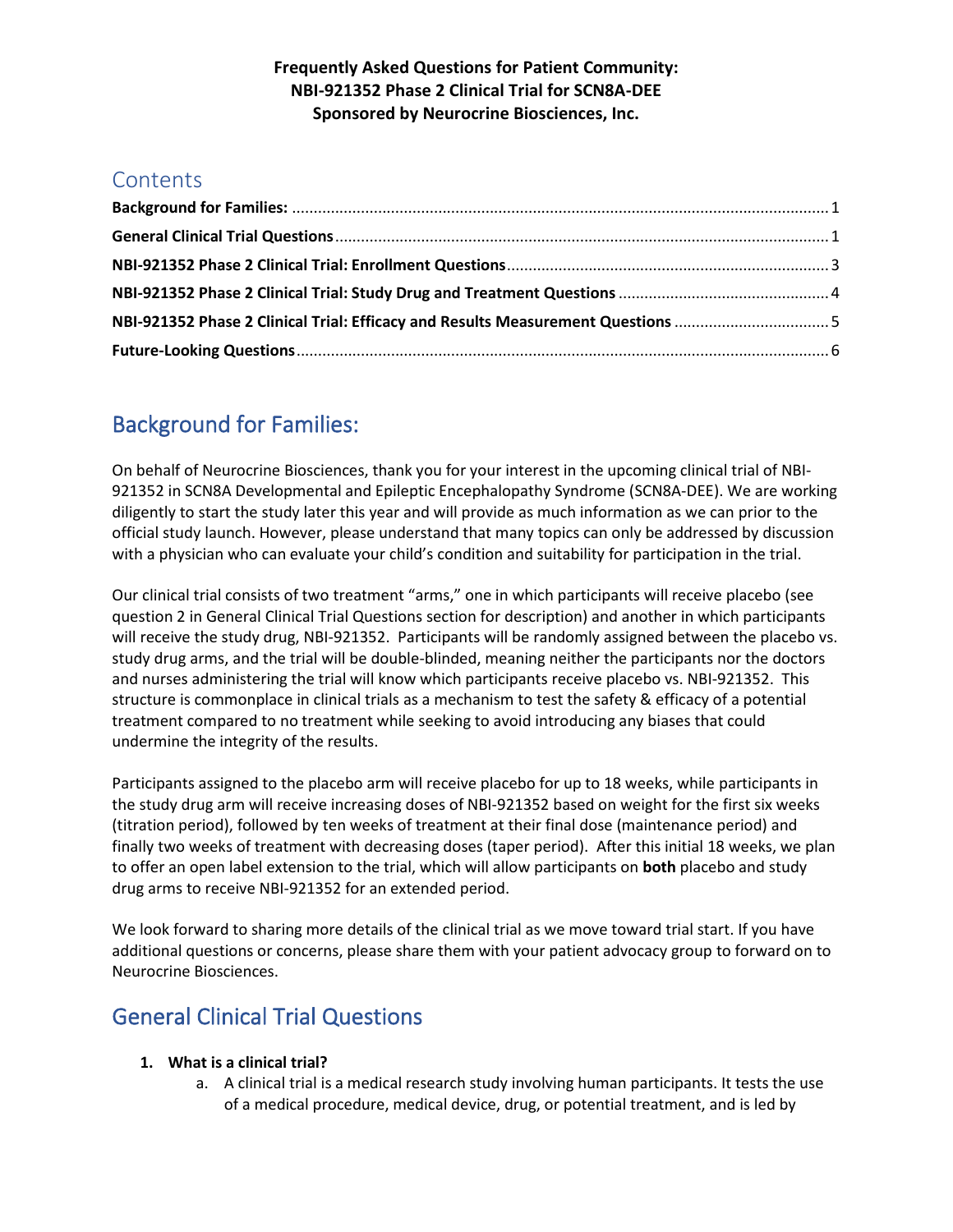researchers and study doctors. Clinical trials provide valuable information and may help researchers to understand a condition better and learn how best to treat it or may lead to new or better treatments being made available.

- b. A study drug must generally pass multiple phases of clinical testing before it is approved by a country's regulatory authority and made available to the public. Descriptions of the different phases of clinical trials are provided below. This SCN8A-DEE clinical trial is a **Phase 2 trial**.
	- i. **Phase 1**: The study drug is given to a small group of healthy volunteers. Researchers assess how much study drug is safe to take and how the human body responds when it receives the drug.
	- ii. **Phase 2**: The study drug is given to a small group of people with the target disease or condition it is intended to treat. In this phase, researchers evaluate what dose is appropriate and begin to learn more about how safe the drug is and how well it works in people with the specific disease or condition.
	- iii. **Phase 3**: Researchers test the safety and effectiveness of the study drug in a larger group of participants with the target disease or condition it is intended to treat over a longer time period. Sometimes, comparisons are made between the study drug and other medications that are already approved for the same purpose.
	- iv. **Phase 4**: A Phase 4 trial is conducted after a study drug has been approved for public use. The approved drug may be compared with other drugs on the market or researchers may monitor the drug's long-term safety and effectiveness, and impact on patients' quality of life.

## **2. What is a "placebo"?**

- a. If your child is enrolled in the trial, he/she will be randomly assigned by a computer to receive either NBI-921352 or placebo for the first 18 weeks. The placebo looks like NBI-921352 but does not contain any active drug. Placebos are commonly used in clinical trials to help understand if the drug being researched is effective. In this trial, one of every two participants (50%) will take placebo. Neither you nor the study doctor or nurses will know if your child is receiving NBI-921352 or placebo. Only in the case of an emergency, it is possible for the study doctor to obtain this information.
	- i. For information on the possibility of receiving study drug following 18 weeks on placebo, see question 5 in the section entitled *NBI-921352 Phase 2 Clinical Trial: Study Drug and Treatment Questions* below*.*

#### **3. What about side effects?**

a. All medications, both those that are approved and those undergoing clinical trials, may potentially cause side effects – some of these are known, but there could be others that have not previously been observed. Trial procedures may also involve risks. You will be informed about all the known potential side effects of the study drug and study procedures before you decide to take part in this clinical trial. If any further risks are discovered while the trial is ongoing, you will be informed immediately.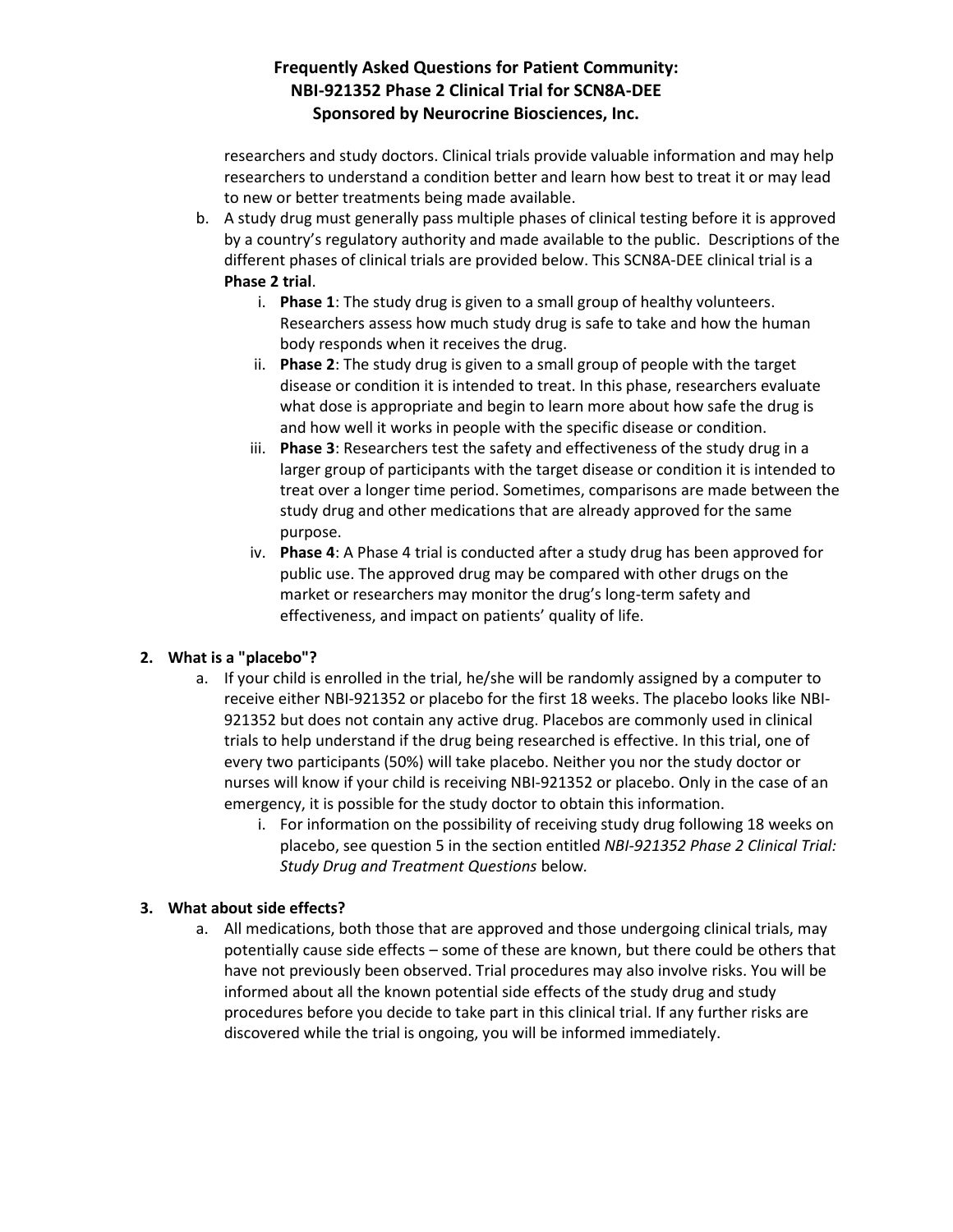## <span id="page-2-0"></span>NBI-921352 Phase 2 Clinical Trial: Enrollment Questions

- **1. When will the locations where the clinical trial will be offered, commonly called trial sites, be made public?** 
	- a. We will post new trial sites on clinicaltrials.gov as each site is ready to enroll patients into the trial. Neurocrine will also share any relevant trial updates with the SCN8A patient advocacy groups.
- **2. Will my child need to stop taking any drugs in order to participate in the trial?**
	- a. Your doctor should review and discuss your child's medications with you because each clinical trial is very specific regarding concurrent (at the same time) & past medications and trial eligibility. Please do not change or stop any medications unless directed by your doctor.
- **3. Should I change something now so that my child can be enrolled in the trial?**
	- a. No, stable medication use is an important requirement for trial participation, so please do not make any changes to your child's current treatment plan unless instructed by your doctor.
- **4. Will accommodations be made to facilitate participation for families that do not live near the trial sites (participating trial locations)?**
	- a. Yes, we understand it may be difficult logistically and financially to participate in a clinical trial, and the study team will work with you and your family regarding travel, accommodations, and other logistical challenges to study participation.
- **5. Will there be possibilities for some participation directly from families' homes through home visits or telemedicine (i.e. using online platforms like telephone, Zoom, etc.)?**
	- a. Yes, we have worked to allow telehealth or home visits when feasible and permissible by your trial site, but certain visits will require assessments that can only be conducted in a healthcare setting.
- **6. Will there be trial sites outside of the United States? When?**
	- a. We intend to conduct this trial internationally, including trial locations in Europe and other regions. We are currently selecting trial sites and will share more when international (ex-US) trial sites are confirmed.
- **7. How do I get my doctor/healthcare practice/hospital to enroll to be a trial site (participating trial location)?** 
	- a. Trial sites are being selected based upon a rigorous review and qualification process, with input from the SCN8A patient advocacy groups.
	- b. If you think your doctor would be interested in participating, please refer her/him to the study contact listed on the clinicaltrials.gov website foun[d here](https://clinicaltrials.gov/ct2/show/NCT04873869?cond=SCN8A+Encephalopathy&draw=2&rank=2) (ClinicalTrials.gov Identifier: NCT04873869).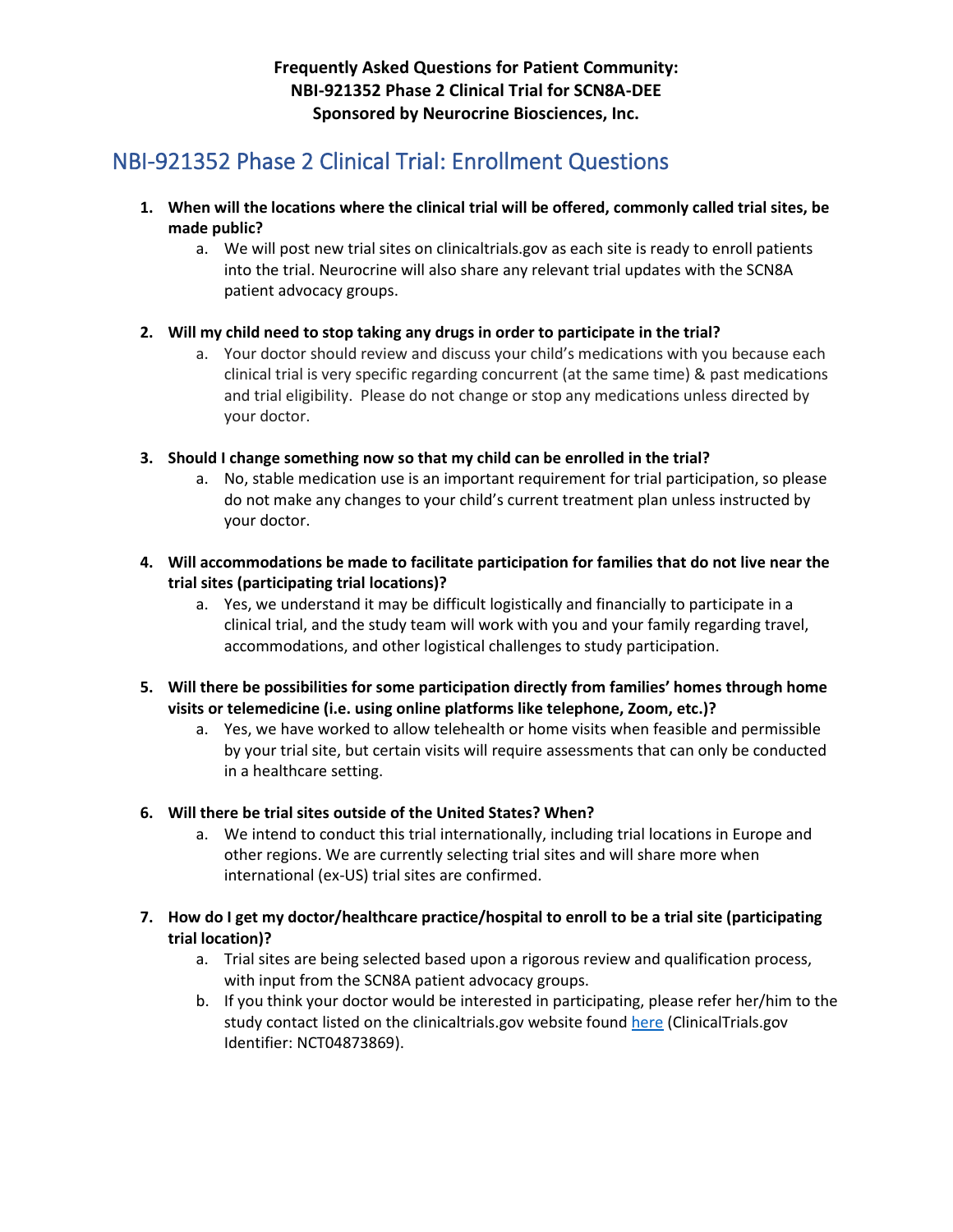#### **8. When should I talk with my doctor about the trial?**

- a. Feel free to inquire at any time. More information will be available as trial sites launch, which we anticipate will begin later this year.
- b. If your doctor is interested in learning more about the trial, please refer her/him to trial listing on the clinicaltrials.gov website found [here](https://clinicaltrials.gov/ct2/show/NCT04873869?cond=SCN8A+Encephalopathy&draw=2&rank=2) (ClinicalTrials.gov Identifier: NCT04873869).

#### **9. Can we get on a waiting list for trial participation?**

a. A study website will soon launch that will allow you to register your interest. We will share this study website with the SCN8A patient advocacy groups when available.

#### **10. When will the younger kids (age 2 - 11) be able to enroll in the trial?**

a. A specific date for enrollment of participants aged 2-11 is unknown at this time. We are working diligently to obtain the additional information required to support opening the trial to children in this age group, and then the U.S. Food and Drug Administration (FDA), as well as international regulatory agencies for any ex-U.S. trial sites, must review and approve expansion of the trial to younger children.

#### **11. Can I enroll my child if his/her age is right on the cusp (about to turn 12 or 22 this year)?**

a. Eligibility is determined by age upon the date of trial enrollment. If your child is between 12 and 21 on the date of enrollment, he/she will be of an eligible age to participate.

#### **12. If my child is not enrolled in the original clinical trial (i.e. initial 18 weeks of either placebo or study drug), can he/she still participate in the open label extension part of the trial?**

- a. No. Currently the planned open label extension will only be available to patients that participate in the double-blind, placebo-controlled trial (see *Background for Families* section above for trial design description). The open label extension is designed this way to allow us to collect the specific data needed by the regulatory agencies (e.g., FDA) to thoroughly assess both the short-term and long-term effects of the study drug.
- **13. Are there any reasons that parents of SCN8A-DEE patients should consider one clinical trial over another?** 
	- a. We encourage you to discuss potential clinical trial participation with your doctor, as each clinical trial varies across multiple aspects (e.g. trial design, scientific rationale for the treatment, etc.). NBI-921352 is being studied as a study drug for SCN8A-DEE because it targets the sodium channel in the brain associated with the SCN8A gain of function mutation known to contribute to seizures.

## <span id="page-3-0"></span>NBI-921352 Phase 2 Clinical Trial: Study Drug and Treatment Questions

#### **1. What is the mechanism of action? Is this drug targeted to the SCN8A genetic mutation?**

a. NBI-921352 selectively inhibits the sodium channel in the brain associated with the SCN8A gain of function mutation (Nav 1.6) known to contribute to seizures. It is not a gene therapy and therefore does not directly target the SCN8A genetic mutation itself.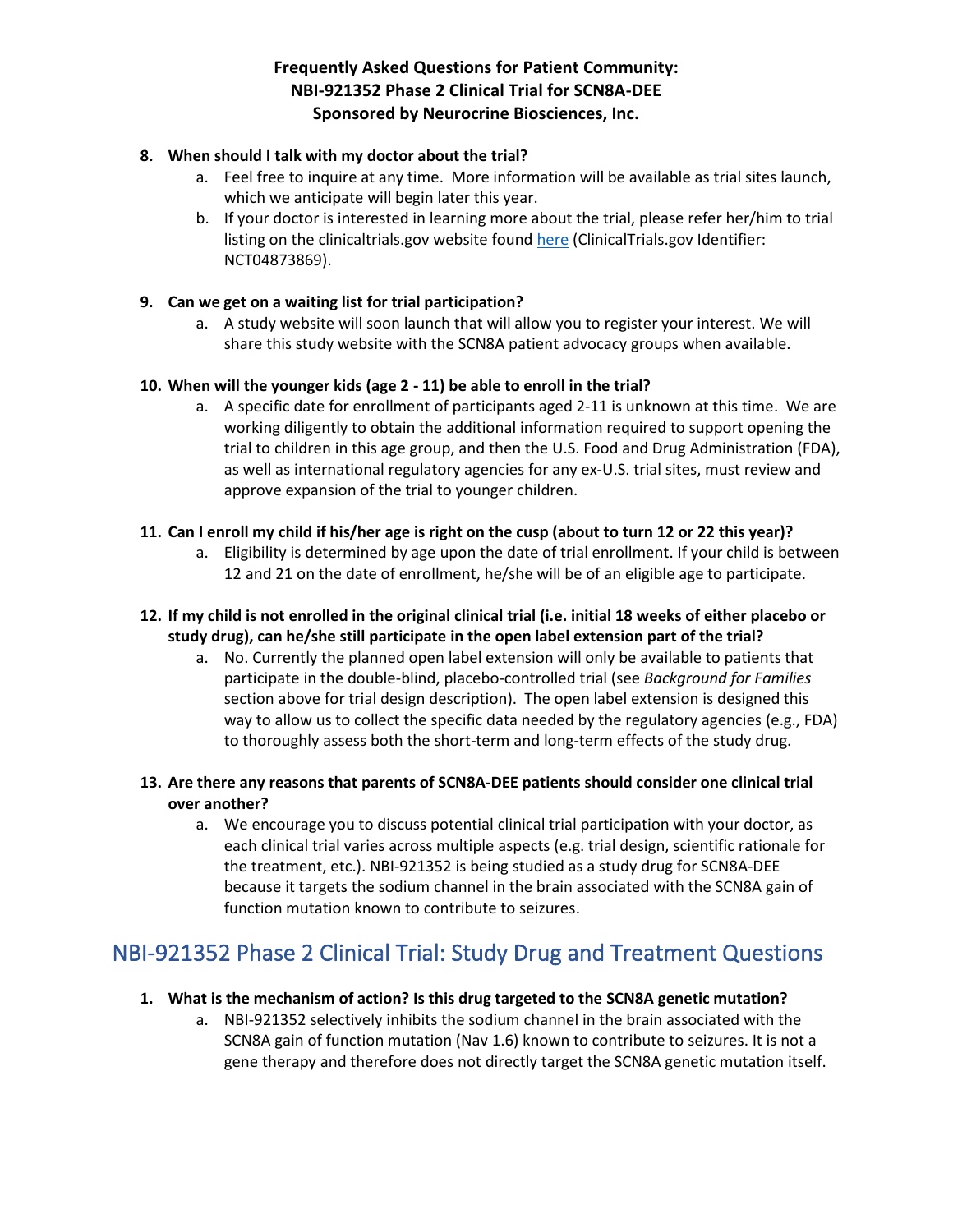#### **2. What form will the medication be in?**

- a. This study uses a granule (small particles similar in size to table salt or pepper) form of NBI-921352, which can be mixed with soft foods or liquid prior to dosing.
- b. Using this form allows us to move forward with the trial as quickly as possible, but we are evaluating other forms for future development beyond this trial.

#### **3. The study says administered orally. What about feeding tubes?**

- a. Feeding tubes are permitted. NBI-921352 can be administered via a gastrostomy tube, often called a G-tube.
- **4. Is there information on whether NBI-921352 may be effective in children for whom sodium channel blockers have not been effective in the past?**
	- a. NBI-921352 is an investigational drug and has not previously been evaluated directly in epilepsy patients, and therefore we do not have data to answer this question at this time.
- **5. If my child participates in the trial and receives placebo for 18 weeks, can he/she eventually receive the study drug, NBI-921352?**
	- a. Yes, participants who complete the double-blind, placebo-controlled trial consisting of 18 weeks will be eligible to enroll in an open-label extension trial beyond this period. **All participants** in the open label extension trial will receive the study drug, including those who were on placebo in the initial 18-week trial.
- **6. If my child participates in the trial and receives the study drug for the 18 weeks, can he/she continue taking it after the 18-week trial is over?**
	- a. Yes, participants who complete the double-blind, placebo-controlled trial will be eligible to enroll in an open-label extension trial. **All participants** in the open label extension trial will receive the study drug.

## <span id="page-4-0"></span>NBI-921352 Phase 2 Clinical Trial: Efficacy and Results Measurement **Questions**

- **1. How do you determine what levels of efficacy are enough to advance the development further beyond this trial?**
	- a. We will evaluate outcomes including seizure frequency in study participants who received the study drug, NBI-921352, compared to those who received placebo and look for differences between the two groups.
	- b. Scientists have formed hypotheses, or scientific theories, about the study drug's effect based on what is known about NBI-921352 and will test these hypotheses in the clinical trial.
- **2. Will parents of trial participants be trained to appropriately count and document seizures in the seizure journal?**
	- a. Yes, parents and caregivers will receive training on seizure definitions and how to count seizures for this trial.